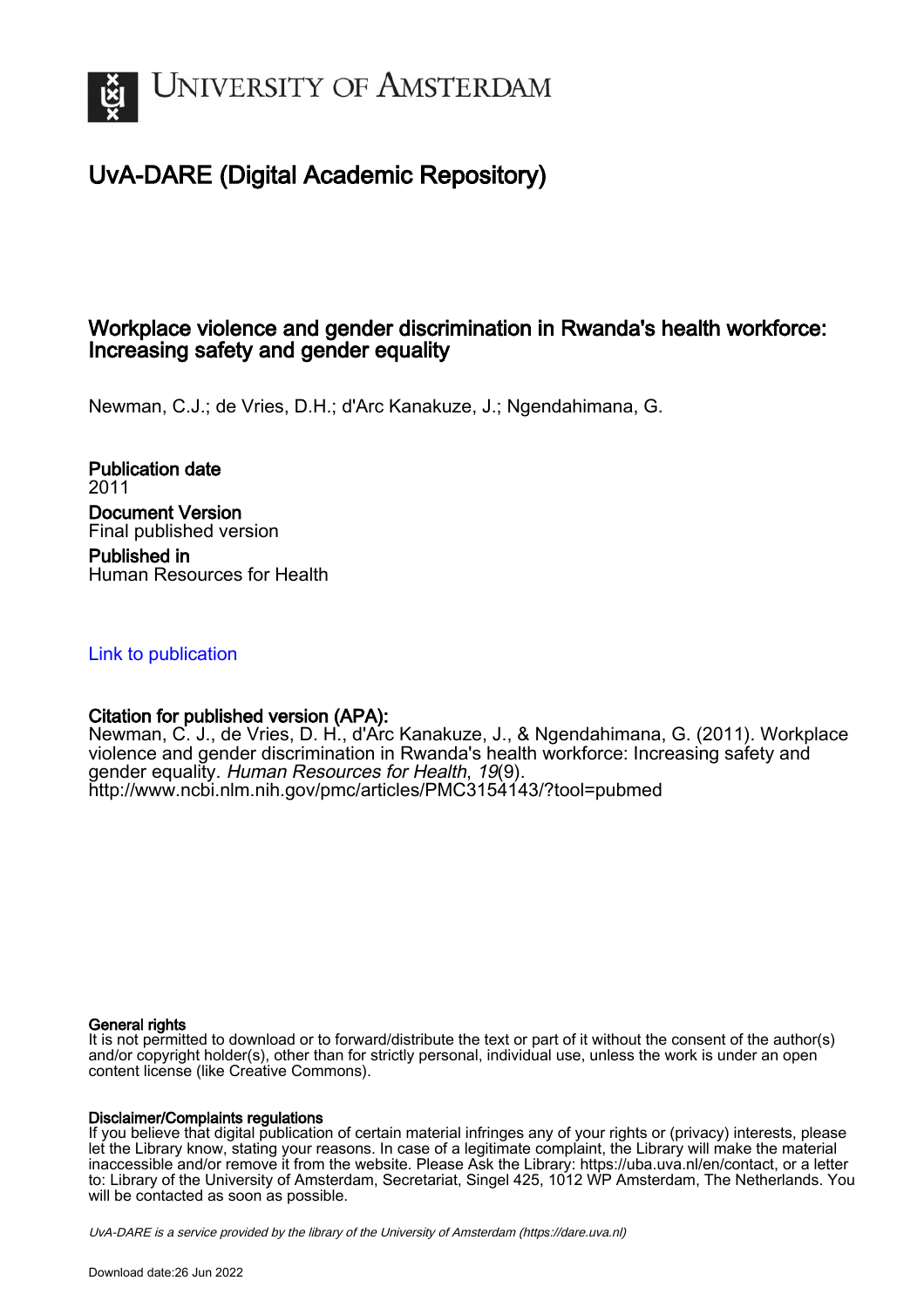**RESEARCH CONSTRUCTION CONSTRUCTS** 

# Workplace violence and gender discrimination in Rwanda's health workforce: Increasing safety and gender equality

Constance J Newman<sup>1\*†</sup>, Daniel H de Vries<sup>2</sup>, Jeanne d'Arc Kanakuze<sup>3†</sup> and Gerard Ngendahimana<sup>4†</sup>

#### Abstract

Background: Workplace violence has been documented in all sectors, but female-dominated sectors such as health and social services are at particular risk. In 2007-2008, IntraHealth International assisted the Rwanda Ministries of Public Service and Labor and Health to study workplace violence in Rwanda's health sector. This article reexamines a set of study findings that directly relate to the influence of gender on workplace violence, synthesizes these findings with other research from Rwanda, and examines the subsequent impact of the study on Rwanda's policy environment.

Methods: Fifteen out of 30 districts were selected at random. Forty-four facilities at all levels were randomly selected in these districts. From these facilities, 297 health workers were selected at random, of whom 205 were women and 92 were men. Researchers used a utilization-focused approach and administered health worker survey, facility audits, key informant and health facility manager interviews and focus groups to collect data in 2007. After the study was disseminated in 2008, stakeholder recommendations were documented and three versions of the labor law were reviewed to assess study impact.

Results: Thirty-nine percent of health workers had experienced some form of workplace violence in year prior to the study. The study identified gender-related patterns of perpetration, victimization and reactions to violence. Negative stereotypes of women, discrimination based on pregnancy, maternity and family responsibilities and the 'glass ceiling' affected female health workers' experiences and career paths and contributed to a context of violence. Gender equality lowered the odds of health workers experiencing violence. Rwandan stakeholders used study results to formulate recommendations to address workplace violence gender discrimination through policy reform and programs.

**Conclusions:** Gender inequality influences workplace violence. Addressing gender discrimination and violence simultaneously should be a priority in workplace violence research, workforce policies, strategies, laws and human resources management training. This will go a long way in making workplaces safer and fairer for the health workforce. This is likely to improve workforce productivity and retention and the enjoyment of human rights at work. Finally, studies that involve stakeholders throughout the research process are likely to improve the utilization of results and policy impact.

#### Background

Workplace violence–which includes physical assault, verbal abuse, sexual or racial harassment, bullying or mobbing–affects occupational health worldwide. In 2002, the International Labour Organization, International Council of Nurses, World Health Organization, and Public

\* Correspondence: [cnewman@intrahealth.org](mailto:cnewman@intrahealth.org)

Services International (ILO/ICN/WHO/PSI) Joint Programme on Violence in the Health Sector defined workplace violence as "Incidents where staff are abused, threatened or assaulted in circumstances related to their work, including commuting to and from work, involving an explicit or implicit challenge to their safety, well-being or health" [[1\]](#page-12-0). The publication of this report officially brought the issue to the attention of public health researchers and practitioners [\[2](#page-12-0)]. This and other contemporaneous studies demonstrated the various effects and consequences of violence at the individual,



© 2011 Newman et al; licensee BioMed Central Ltd. This is an Open Access article distributed under the terms of the Creative Commons Attribution License [\(http://creativecommons.org/licenses/by/2.0](http://creativecommons.org/licenses/by/2.0)), which permits unrestricted use, distribution, and reproduction in any medium, provided the original work is properly cited.

<sup>†</sup> Contributed equally <sup>1</sup>

<sup>&</sup>lt;sup>1</sup>IntraHealth International, 6340 Quadrangle Dr. Suite 200, Chapel Hill, North Carolina, 27517, USA

Full list of author information is available at the end of the article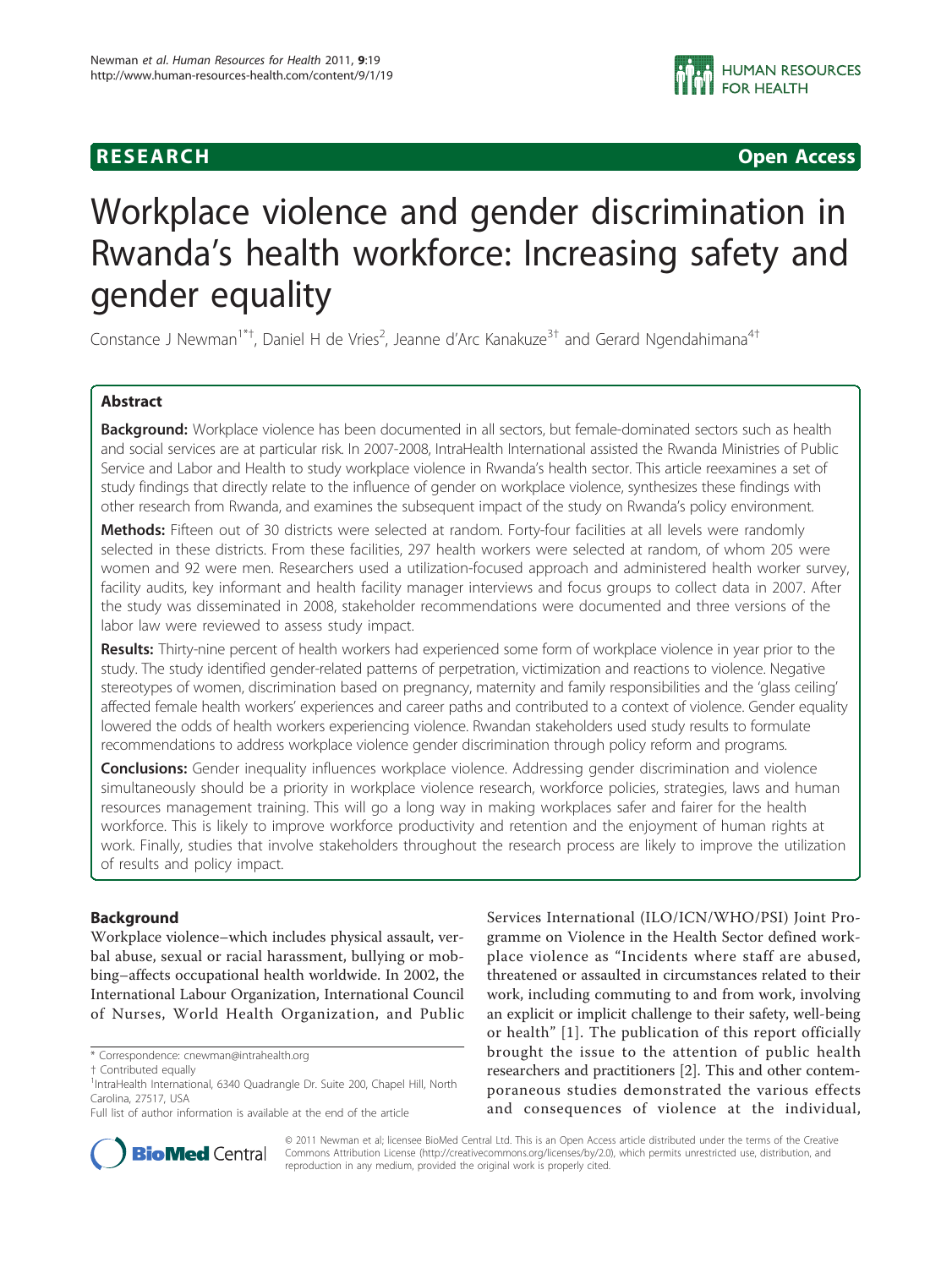organizational, and societal levels, noting that such incidents disrupt fundamental freedoms and rights in the workplace and often lead to depression, anxiety, physical disability, resignation, dismissal, transfer, absenteeism, lowered quality of care, decreased workplace productivity, increased costs to health systems, or even death [\[3](#page-12-0)].

In 2007-2008, IntraHealth International collaborated with the Rwandan Ministries of Health, Public Service and Labour, Gender and Family Protection, and Justice, as well as the Rwanda Health Workers union and other stakeholders, to conduct a study of workplace violence in the Rwandan health sector [[4](#page-12-0)]. The study yielded findings about the relative importance of individual, organizational and societal factors that contributed to the emergence of workplace violence, and highlighted existing policies and programs that might be expanded to respond to the prevalent violence. The study report did not include information on the actions agreed upon to address the situation by each of the study stakeholders.

In this article, the authors analyze a subset of those study data to examine gender patterns of violence perpetration and victimization in conjunction with other data linking gender and workplace violence. Further, the authors examine other gender-related research from Rwanda to illuminate the connections between societal violence against women and workplace violence. Finally, the authors document stakeholders' recommendations for action and examine the effects that the study findings had on the policy environment within Rwanda, in order to offer suggestions that may assist human resources (HR) leaders and managers to improve the working conditions for and the productivity and retention of the health workforce.

#### Relevant literature

Incidents of violence in the workplace occur in all sectors, but employees in female-dominated sectors such as health and social services are particularly vulnerable [[5\]](#page-12-0)[[6\]](#page-12-0). Experts in the field acknowledge the role of gender and apparently consider acts of workplace violence to be "gender-based," i.e. directed specifically against a woman because she is a woman, derived from unequal power relationship, or affecting women disproportionately [[7\]](#page-12-0). For example, a fact sheet from the International Council on Nursing (ICN) noted that "[n]inety-five percent of nurses around the world are women. Attitudes towards women are often reflected in interactions with the profession," and particularly, that women were subjected to both domestic and workplace violence [[8\]](#page-12-0). This makes explicit the link between violence experienced at home and at work. The ILO/ICN/WHO/PSI Joint Programme Report pointed out that, while both men and women seemed to be at risk, women were the victims in the majority of cases of workplace violence simply because the majority of workers in the health sector are women [\[9\]](#page-12-0).

At the time of the Rwanda study, the researchers had difficulty finding research on workplace violence that linked gender-based violence or gender discrimination to workplace violence (beyond sexual harassment). Most works touched only the surface of a deeper relationship between gender and violence in the health workplace [[10](#page-12-0)]. Baines' 2006 qualitative research, an exception to this, explored the link between women's vulnerability to violence and the gendered division of labor, where women are concentrated in tasks with greater risk of exposure to violence–such as social service workers who must provide intimate care and support to clients who are angry, frightened or in distress. Baines' results revealed that male social service workers were insulated from violence and stress by the types of tasks they took on (e.g. recreation rather than counseling), that violence against female workers was sexualized, and that clients appeared to know whom they could and could not attack with impunity. Like the ICN, Baines' study also drew parallels between the gender dynamics of professional care-giving and intimate partner violence [\[11\]](#page-12-0).

The foregoing work suggested that a cause of workplace violence might be gender-based violence or discrimination in the larger society. As of 2007, there had been no human resources (HR) assessment in Rwanda, and little was known about the health workers' experience of workplace violence or any form of discrimination, including gender discrimination (defined as "[a]ny distinction, exclusion or restriction made on the basis of socially constructed gender roles and norms that prevents a person from enjoying full human rights" [[12](#page-12-0)]). However, there existed gender policy guidance in Rwanda and some relevant local research on gender-based violence. The original impetus for the study was found in Rwanda's 2004 Gender Policy, which acknowledged that sexual harassment was a problem for girls in school and that it could nevertheless constitute a significant form of oppression and discrimination for Rwandan women at work [[13](#page-12-0)]. In addition, there was research evidence suggesting that violence against women in Rwanda was a societal problem that might find its way into health workplaces. For example, the 2005 Rwanda Demographic and Health Survey found high levels of physical and sexual violence against women in the population [[14](#page-12-0)]. There were also results from local studies demonstrating that domestic workers in Rwanda had experienced physical battery, sexual and emotional, economic deprivation and various forms of marginalization [\[15](#page-12-0)], and that expectant mothers attending Prevention of Mother to Child Transmission (PMTCT) services had experienced several forms of violence, but did not disclose it because of cultural norms of discretion, secrecy, modesty and fatalism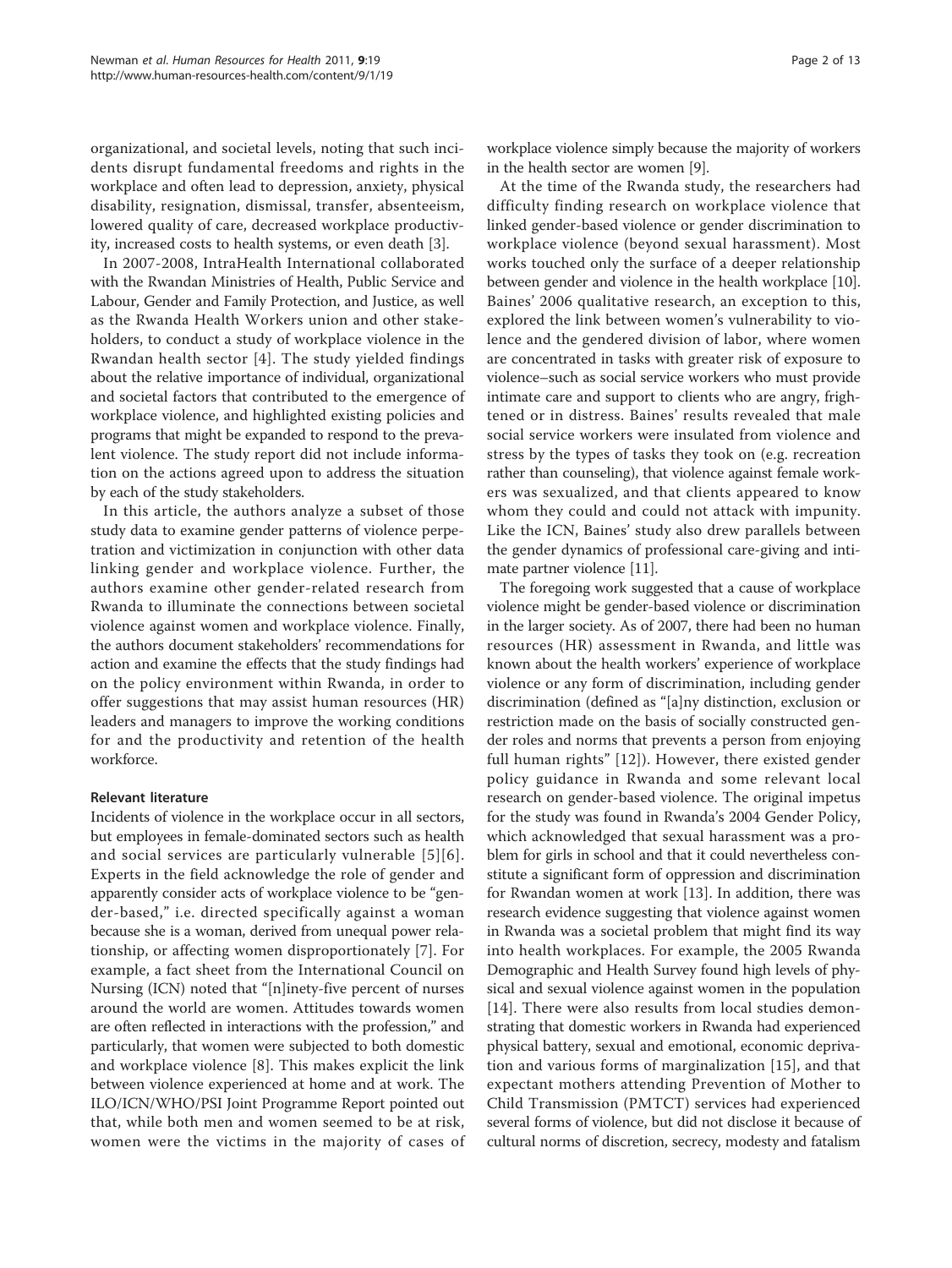in the face of violence (especially regarding sexual violence). These PMTCT clients also mentioned fear of retaliation by the perpetrator and of failure to act by law enforcement as reasons for remaining silent [\[16\]](#page-12-0). A study conducted by Rwanda's Ministry of Gender and Family Promotion in 2004 documented that over a third of women interviewed had been targets of "obscene discourse" in public places, including workplaces [\[17\]](#page-12-0). Rwandan proverbs also provide insight into the value placed on women's docility, the lack of weight carried by women's opinion, and the role of harshness and violence in controlling women's behavior [[18\]](#page-12-0). Violence against women in Rwanda seems to have been enshrined in traditional sayings and buttressed by de facto and de jure discrimination in all spheres of life (though Rwanda now may be said to have put in place strong laws and policies to promote gender equality [\[19\]](#page-12-0)[[20](#page-12-0)][[21](#page-12-0)]).

#### Study rationale

If organizational culture "neither erases nor diminishes national culture" [\[22](#page-12-0)], then it seemed reasonable to suppose that violence and discrimination occurring in the larger Rwandan society might manifest itself at work. It has been contended that discrimination can lead to the targeting or increased vulnerability to violence of girls and women [[23\]](#page-12-0) and that both problems should be addressed simultaneously [\[24\]](#page-12-0), but the link between gender discrimination and workplace violence in the health sector needed further delineation through research. A better understanding of gender discrimination in health workplaces and its linkages to violence could hold promise for making working conditions safer and more equitable for Rwanda's largely female health workforce. More specificity would help HR leaders and stakeholders develop appropriate, proactive, and targeted policies and programs to increase workplace safety, security, and gender equity. Rwanda's Gender Policy and gender-based violence (GBV)-related research evidence indicated a need for workplace research. On the basis of this, IntraHealth International assisted Rwanda's Ministries of Health, Public Affairs and Labor, Gender, and the Health Workers' Union to explore and respond to violence in health workplaces.

#### Methods

Formative research was conducted in early 2007 and consisted of interviews with policy makers, a focus group with health personnel, and a review of national labor and gender policies to assess interest and the extent to which various forms of violence were recognized in Rwanda. This formative research informed the development of data collection instruments; the identification of avenues of data analysis; and the generation of culturally appropriate descriptions of workplace violence and gender discrimination, including associated behaviors.

Data collection for the study took place in July 2007, and combined qualitative and quantitative approaches to determine the prevalence of workplace violence and its forms, victims, and perpetrators; identify contributing factors to workplace violence, including gender-related factors; describe victims' reactions and consequences; and describe any existing workplace violence policy and programs that could be reinforced or extended to address the issue. The study made use of six data collection tools: a health workers survey, facility manager and key informant interviews, patient focus groups and a facility risk assessment inventory (NB: This article draws only from a subset of health worker survey, key informant and facility manager interview, and facility audit results, in addition to information collected following dissemination of the study report). The forms of violence studied were verbal abuse, bullying, physical attack and sexual harassment. Exploration of the influence of gender on workplace violence focused on individual, organizational, facility-specific and societal factors contributing to workplace violence. The health workers survey included open and closed-ended questions covering forms of gender discrimination not measured in previous studies of workplace violence (e.g. workers' self report on equal access to jobs, training and career advancement; equal treatment of men and women; pregnancy and family responsibility discrimination; the "glass ceiling" or vertical segregation; task segregation; and perceptions of women and men at work).

After the study report results were disseminated, the researchers conducted new analyses of health worker survey data to better understand the perpetrator/victim dyad, documented the recommendations made by the Rwandan study stakeholder institutions and reviewed the content of three versions of the national code regulating labor in Rwanda, to identify any policy impact the study may have had.

#### Sampling

The health workers survey was carried out in fifteen of Rwanda's 30 administrative districts, which were selected at random. Within each district, three health facilities were then selected at random. The facility sample included referral hospitals, district hospitals, health centers, clinics, and public health units or health posts, each of which were managed either by the government (public) or by non-governmental organizations authorized by the government (accredited facilities) or, in some cases, by the private sector. The health worker sample consisted of those who were in the randomly selected facilities on the day data collectors arrived at the targeted sites. Wherever possible, female and male health workers were selected to reflect the proportion of men and women believed to be in the population of Rwandan health workers (i.e. seven female and three male, yielding a stratified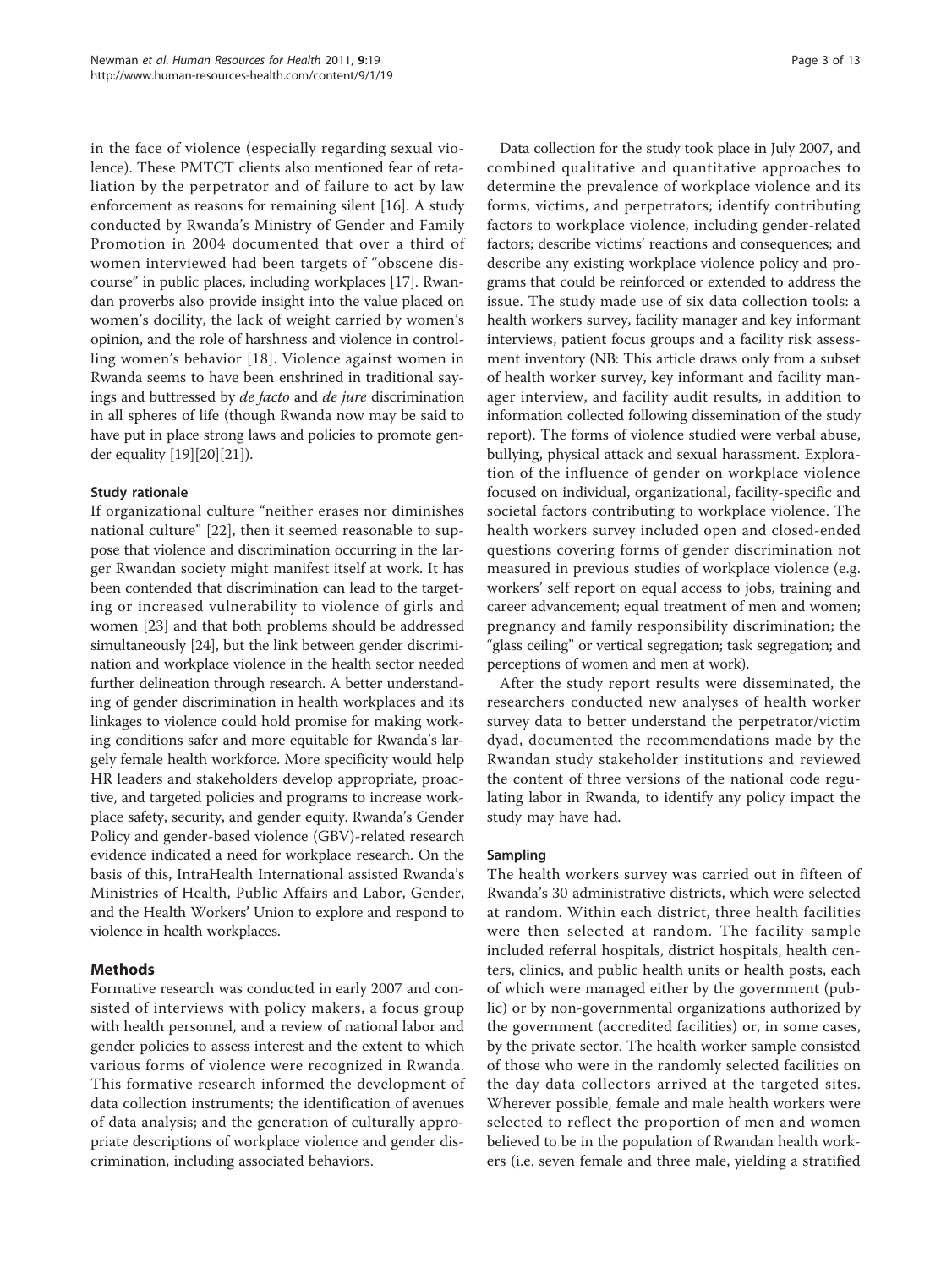sample). A total of 297 health workers were surveyed; 205 were women and 92 men. Of the total number, 158 were from urban sites and 139 from rural sites. Among the 44 health facilities' directors, 20 were selected at random to be interviewed. When the director was not available, his/her assistant was interviewed. Table 1 shows the distribution of health cadres in the sample.

The researchers faced some challenges in documenting gender discrimination. First, de facto discrimination may exist, but may not be perceived or admitted if official policy and public rhetoric strongly promote gender equality and nondiscrimination (as they do in Rwanda), or when discrimination–like violence–is normalized. Second, de facto gender discrimination may exist, but may not be appraised because subjects of discrimination may lack direct evidence. An example of this was seen in the case of vertical segregation in top health facility management, where study respondents did not have access to objective data on the extent of male overrepresentation in the highest health management tier. Third, discrimination may be perceived but hard to substantiate because it is not always possible to access administrative records that contain objective, gender-disaggregated data on training and promotion opportunities or salary. Because of this, future researchers should, whenever possible, try to capture manifestations of gender discrimination and violence through both qualitative and quantitative means. This is not meant to discredit self-reports of discrimination experienced by health workers. However, in some cases it might be possible to link perceptions of discrimination to objective measures such as gender disaggregated data on salary, training attendance or promotions, gender composition of top management positions, or analysis of the allocation of work tasks and workloads.

#### Data analysis

Qualitative data were analyzed for content and trends. Survey, interview, and facility data were collated by Rwandan consultants in a database using Excel. Generally, quantitative data were analyzed using a basic statistical package for cross-tabulation of the various prevalence types by variables of interest (such as 'equal treatment at

Table 1 Distribution of cadres in the sample

| Cadre           | Frequency | $\%$  |
|-----------------|-----------|-------|
| Physician       | 12        | 4.0   |
| Auxiliary nurse | 29        | 10    |
| Nurse           | 157       | 53    |
| Midwife         | 14        | 5     |
| Technician      | 45        | 15    |
| Social worker   | 40        | 14    |
| <b>Total</b>    | 297       | 100.0 |

work' and 'violence'), and conducting chi-square analyses to determine if distributions deviated significantly from the expected (alpha below 0.05). Trends were further analyzed using bivariate correlation analyses. Logistic regression was used to relate the chance of something happening (i.e. workplace violence) to a set of associated factors (e.g. sex, education or cadre of health worker, location or sector of facility, facility security, culture of respect, gender equality), allowing the researchers to assess the strength of the association of the various factors with the chance of workplace violence being experienced. Based on exploration of variables which showed trends toward significance, a logistic regression model was created with the variable "experience of violence" as dependent variable with no-prevalence as the reference category and eleven independent variables. A significant overall model (Chi2(33)-99.95, $P = 0.00$ ) was found which explained 25% of the variation (Pseudo R-sq = 0.25) and which had an adequate fit. The odds ratio was calculated to determine the chances of workplace violence being experienced. When the odds were above one, the variable increased the odds of violence relative to a variable. Below one, the odds declined relative to a variable. Finally, some graphics may include a denominator that is not the same as the sample size of 297, which indicates the number of responses to that question.

#### Limitations

The planned sample size of 450 was not achieved, because the data available for health worker postings were not up to date, and because of health worker unavailability on the day of the survey, resulting in a smaller sample of 297 survey respondents. About 20% of those sampled were either line managers or senior managers (i. e. facility director), with 3% of the total being senior managers. This could potentially impact the results, but the research team nevertheless kept these staff in to have a sample size big enough for statistical analysis. However, since the senior managers comprised so small a percentage, their influence on the trends is relatively small. Because the data were based on a retrospective survey of self-ascribed respondent behavior over the past year, findings should be taken with some caution, as a response bias is likely to be of some influence. To minimize response bias, culturally appropriate tools in the local language were used and data were obtained by experienced and trained data collectors. The process of informed consent was rigorously followed for each respondent and, if needed, referrals were provided to psychological support services.

#### Stakeholder processes

Studies have shown that those in charge of making policy-related decisions rarely use evaluation findings as the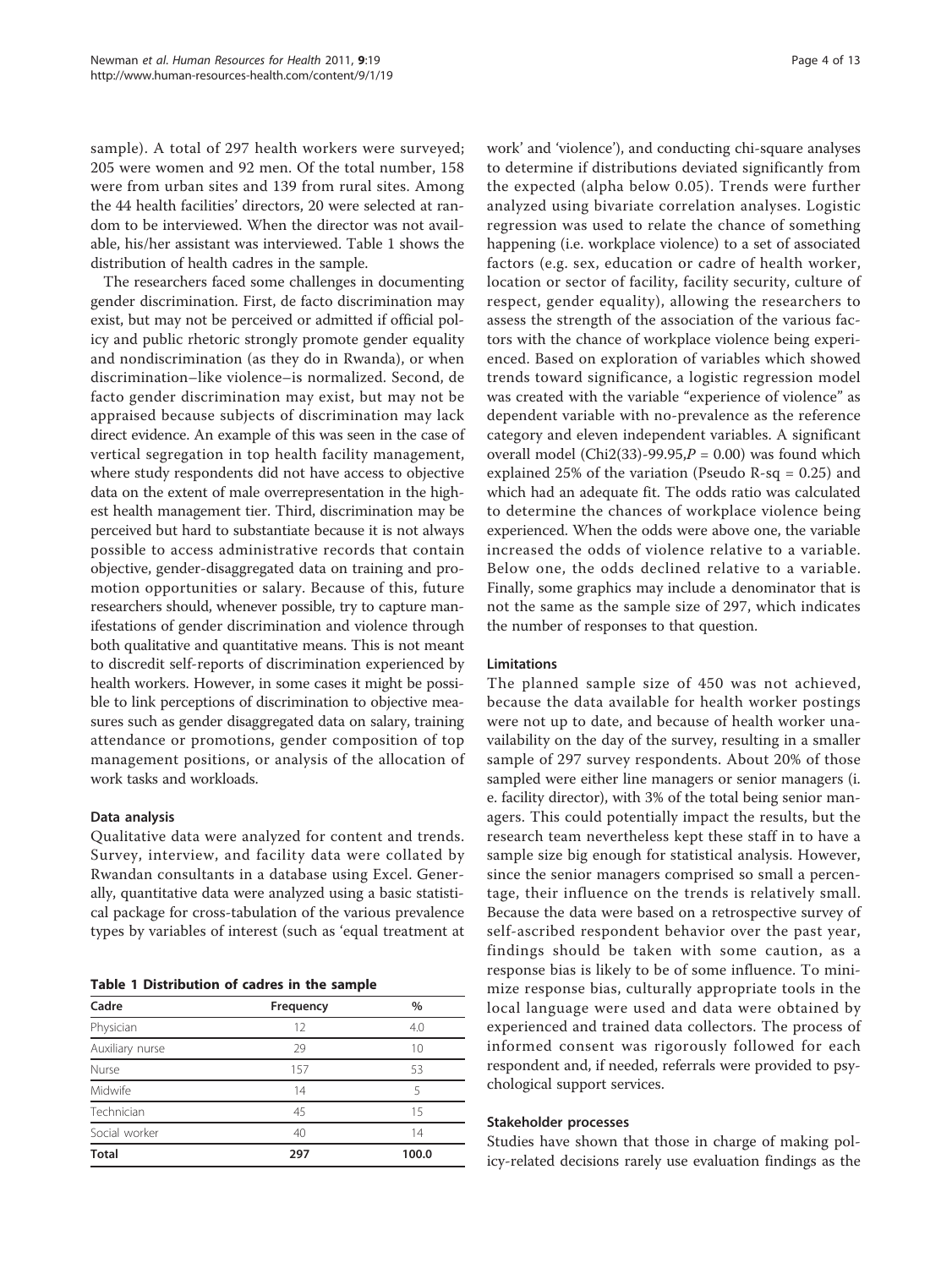basis for those decisions, and this is likely to apply to research findings as well. In light of this, the research team applied principles of utilization-focused evaluation [[25](#page-12-0)], to increase the relevance of study results for the primary users and application in subsequent HR policymaking and planning. The approach involved wide consultative processes from the study's inception to find out what various stakeholders thought was worth knowing about workplace violence. The researchers then worked over two years with a steering committee comprised of "focal points" from primary stakeholder institutions such as the Rwanda Ministries of Health, Public Service and Labour, Gender and Women's Promotion, Justice, and the Rwanda Health Workers' Union. The institutional focal points met at various stages to review the research proposal and tools; provide input on data sources; identify their data analysis priorities; assist in interpretation of results; and identify their institutions' future roles in dissemination and use of results. Stakeholder priorities were key to the content of the tools and data analysis. These priorities directed the questions; for example, questions about the victim's marital status and the impact of violence on families were included in the health workers survey tool, while other questions or response options were not. The research also included activities to build focal points' technical capacity, provide opportunities to engage in policy dialogue, plan stakeholder institutions' internal briefings and prepare presentations for a national multisectoral results dissemination workshop, which consisted of concrete institutional recommendations to reduce workplace violence in the health sector.

#### Results

#### Prevalence

Violence was a real problem in Rwandan health workplaces and was perceived as such. Approximately 39% of health workers reported experiencing at least one form of workplace violence in the twelve months prior to the study: 27% of respondents had experienced verbal abuse, 16% were bullied, 7% encountered sexual harassment and 4% were physically assaulted. Verbal abuse was the most prevalent form, and physical violence the least prevalent. Sexual harassment was not the most prevalent form but it was the most frequent for those who experienced it. The prevalence of psychological violence (including bullying, verbal abuse and sexual harassment) was greater than that of physical assault.

#### Patterns of perpetration and victimization

Health worker survey data on the relationship of perpetrator to victim by type of perpetrator and type of violence were sufficiently robust to demonstrate perpetrator-victim patterns, especially for verbal abuse and bullying. Survey respondents were asked what type of perpetrator was involved in the last instance of violence experienced. Figure [1](#page-6-0) shows these data, where male respondents who answered this question reported that they were verbally abused most by other staff, manager/supervisors, and then by an unidentified "other" category. Female respondents likewise reported being verbally abused most by other staff and managers/supervisors, followed by members of the general public. Managers/supervisors and other staff were implicated most often in bullying, though managers/supervisors were far more often reported to have perpetrated bullying. Managers/supervisors appeared to bully female respondents more than male respondents (however, while these observed patterns are meaningful, there were not statistically significant using a Pearson chi-square test).

Respondents of the health workers survey were also asked the following multiple choice question for each type of violence (noting that a respondent possibly could choose multiple types of violence): "Please think of the last time you experienced (X form of) violence at work. 1) How many people perpetrated the violence? 2) Was (were) the perpetrator(s): a) male; b) female; or c) both?" Table [2](#page-6-0) shows instances of perpetration by type of workplace violence and sex of perpetrator (or perpetrators) and victim. The percentages in Table [2](#page-6-0) represent the perpetrator(s) identified at the last instance of violence which was experienced, for the four types of violence, giving an idea of the frequency of the types of violence experienced by the sample of health workers.

Tables [3, 4, 5](#page-7-0) and [6](#page-7-0) have been broken out to illustrate patterns of perpetration and victimization for each form of violence.

#### Patterns of perpetration and victimization for verbal abuse (Table [3\)](#page-7-0)

In response to the survey question, "Please think of the last time (instance) you were verbally abused at work," respondents said that they had been verbally abused by a man in 22% of the instances and by a woman in 55% of the instances. Respondents reported that that they had been verbally abused by both men and women in 23% of the instances. Both male and female health workers were more like to be verbally abused by women, at 58% and 54% respectively, with the exception that female victims were more likely to be abused by men and women together. Slightly more than two thirds (68%) of the victims were female health workers, and slightly under one third (32%) were male health workers, which mirror their proportions in the stratified sample.

#### Patterns of perpetration and victimization for bullying (Table [4\)](#page-7-0)

In response to the survey question, "Please think of the last time you were bullied at work," health workers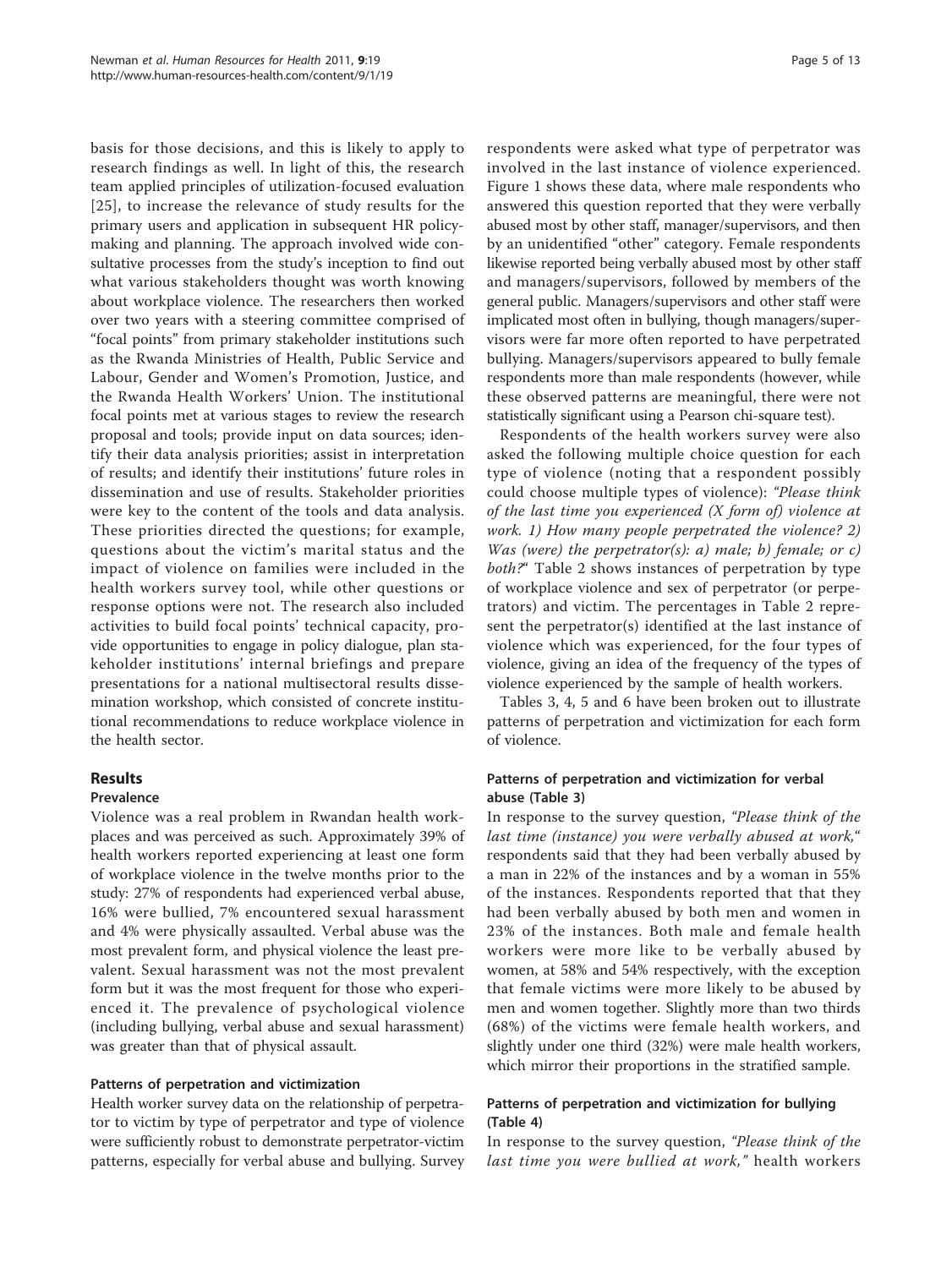<span id="page-6-0"></span>

reported that they had been bullied by a man in 55% of the instances and by a woman in 30% of the instances, with the remainder bullied by both. A sizeable majority of male health workers reported they had been bullied by a man (69%) and slightly less than one fifth (19%) had been bullied by a woman at the last instance of bullying. In somewhat less than half (48%) of the last instances of bullying, female health workers reported that the bully was a man, and slightly more than a third (35%) reported the bully had been a woman. Female health workers also reported they had been bullied by both men and women in 16% of the last instances of bullying. Two thirds (66%) of the victims were female health workers and one third (34%) of the victims were male health workers at the last instance of bullying. In terms of a pattern of bullying, we see that men perpetrated bullying in most instances and that the bullying was experienced by men and women according to their proportion in the study sample.

#### Patterns of perpetration and victimization for sexual harassment (Table [5\)](#page-7-0)

In response to the survey question, "Please think of the last time you were sexually harassed at work," health workers reported that they had been sexually harassed by a man in 65% of the instances, by a woman in 20% of the instances, and by both in 15% of the instances. Of the health workers who reported being sexually harassed, one quarter (25%) were men and three quarters (75%) were women, which does not mirror the proportions in the sample. This means that female health workers in this sample were disproportionately victims of sexual harassment. There was a strong pattern for the perpetrator to be the opposite sex of the victim.

#### Patterns of perpetration and victimization for physical attack (Table [6](#page-7-0))

In response to the survey question, "Please think of the last time you were physically assaulted/attacked at work," we see (even though the overall number of

| Table 2 Instances of perpetration by type of workplace violence and sex of victim |  |  |  |  |  |
|-----------------------------------------------------------------------------------|--|--|--|--|--|
|                                                                                   |  |  |  |  |  |

| Perpetrator identified<br>as: | Verbal abuse<br>experienced by |                  | Bullying experienced by |                  | Sexual harassment |                  | Physical attack<br>experienced by<br>experienced by |                  |       |
|-------------------------------|--------------------------------|------------------|-------------------------|------------------|-------------------|------------------|-----------------------------------------------------|------------------|-------|
|                               | Male<br>victim                 | Female<br>victim | Male<br>victim          | Female<br>victim | Male<br>victim    | Female<br>victim | Male<br>victim                                      | Female<br>victim | Total |
| Male                          | 26%                            | 20%              | 69%                     | 48%              | $0.0\%$           | 88%              | 50.0%                                               | 57%              | 58    |
| Female                        | 58%                            | 54%              | 19%                     | 36%              | 80.0%             | 0.0%             | 25.0%                                               | 43%              | 55    |
| Both male and female          | 16%                            | 27%              | 13%                     | 16%              | 20.0%             | 13%              | 25.0%                                               | 0.0%             | 25    |
| Total (100%)                  | 19                             | 41               | 16                      | 31               | 5                 | 15               | 4                                                   |                  | 138   |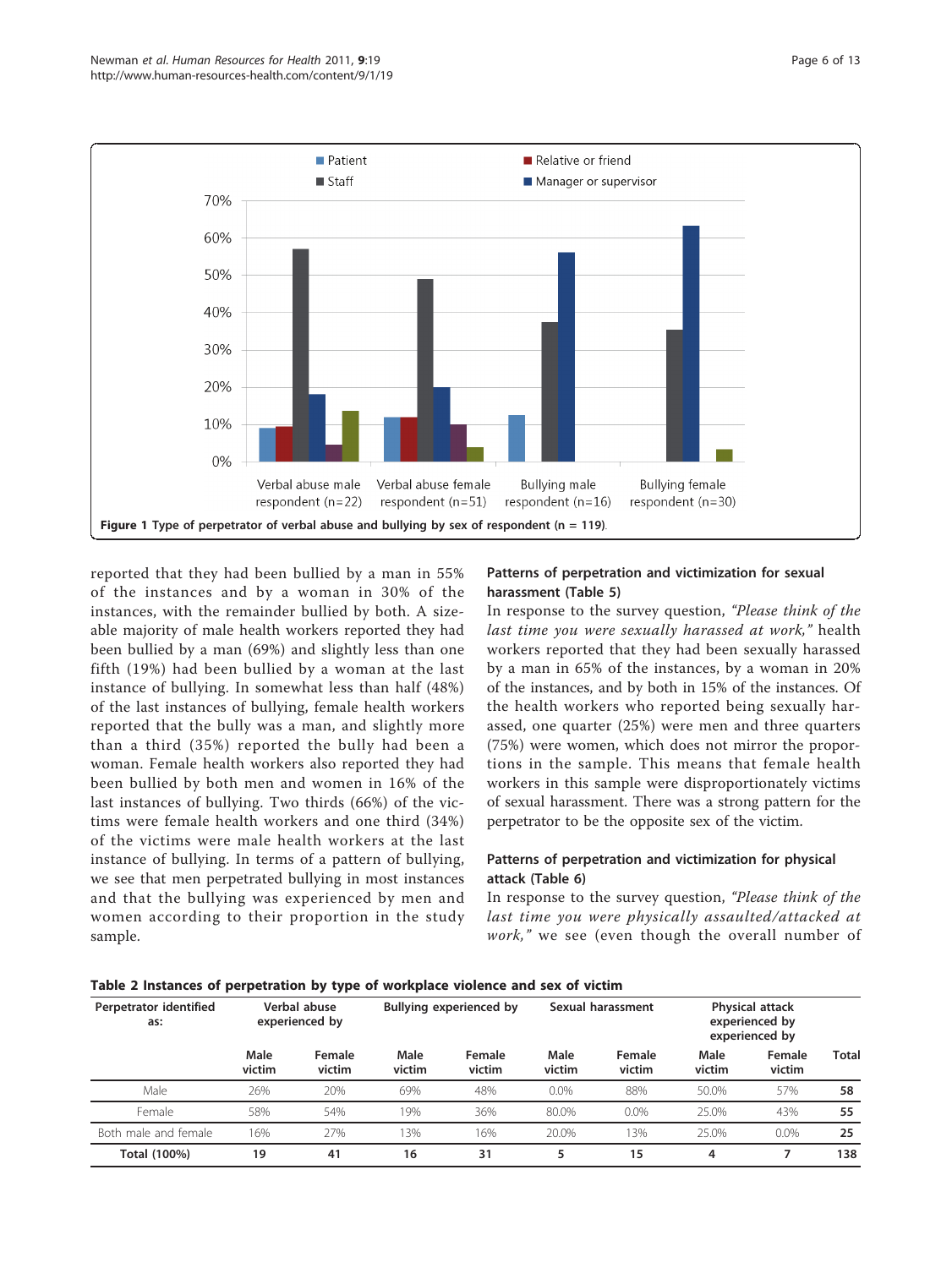<span id="page-7-0"></span>Table 3 Patterns of perpetration and victimization for verbal abuse

|                    | Male victim | Female victim | Total      |
|--------------------|-------------|---------------|------------|
| Male perpetrator   | (5) 26%     | $(8)$ 20%     | $(13)$ 22% |
| Female perpetrator | (11) 58%    | $(22)$ 54%    | (33) 55%   |
| Male and female    | (3) 16%     | $(11)$ 27%    | $(14)$ 23% |
| Total              | $(19)$ 32%  | (41) 68%      | 60         |

Table 5 Patterns of perpetration and victimization for sexual harassment

|                    | Male victim | <b>Female victim</b> | Total      |
|--------------------|-------------|----------------------|------------|
| Male perpetrator   | $(0)$ 0%    | $(13)$ 87%           | $(13)$ 65% |
| Female perpetrator | (4) 80%     | $(0)$ 0%             | $(4)$ 20%  |
| Male and female    | $(1)$ 20%   | $(2)$ 13%            | (3) 15%    |
| Total              | (5) 25%     | $(15)$ 75%           | 20         |

instances is only eleven) that health workers reported that they had been physically attacked by a man in 55% of the last instances, and by a woman in 36% of the instances. Male health workers were more likely to be physically attacked by a man than otherwise; while female health workers were almost equally likely to be physically attacked by either a man or a woman, though slightly more by a man. At the last instance of physical attack, close to two thirds (64%) of the victims were female health workers, and slightly more than one third (36%) of the victims were male health workers, in keeping with the sample proportions.

#### Summary

In this study, gender appeared to be implicated in patterns of perpetration and victimization. Taken together, the Tables 3 through 6 suggest that men were mentioned as perpetrators in the most instances of bullying, physical attack, and sexual harassment, while women were more likely to be mentioned as perpetrators in most instances of verbal abuse. Male and female health workers were equally victims of verbal abuse, bullying, and physical attack. Only in sexual harassment did the proportion of male and female victims not reflect their proportions in the stratified sample, making sexual harassment the form of violence of which female health workers were disproportionately the victims. Female health workers were also more likely to be verbally abused by both women and men. In the pattern of bullying, male health workers were much more likely to be victimized by men. With respect to physical attack, female health workers were more likely to be attacked by a woman or a man, whereas male health workers were more likely to be attacked by men (although the number of reports was small).

Table 4 Patterns of perpetration and victimization for bullying

|                    | Male victim | Female victim | Total      |
|--------------------|-------------|---------------|------------|
| Male perpetrator   | $(11)$ 69%  | $(15)$ 48%    | $(26)$ 55% |
| Female perpetrator | $(3)$ 19%   | $(11)$ 35%    | $(14)$ 30% |
| Male and female    | $(2)$ 13%   | $(5)$ 16%     | $(7)$ 15%  |
| <b>Total</b>       | $(16)$ 34%  | $(31)$ 66%    | 47         |

#### Reactions to workplace violence

Table [7](#page-8-0) displays health workers' reactions to the experience of workplace violence. In response to the question "Have you ever left, or considered leaving the health care sector, or this job, due to your experience of  $(x \text{ form of})$ violence?" most respondents reported that they either did nothing or only considered leaving their (health sector) job. Only 4% of male workers reported that they had ever actually quit a job as a result of verbal abuse. Of female workers, 10% and 7% reported that they had ever actually left a job because of bullying and sexual harassment, respectively. These findings suggest that workplace violence is an occurrence that most health workers may feel they can or must live with, almost as a normal part of the job, but that the experiences of bullying and sexual harassment are more likely to result in a female health worker leaving a job.

The health worker survey data also showed that health workers' disclosure of incidents varied with the type of violence. In most cases–especially those of verbal abuse, bullying, and physical violence–subjects disclosed the incident to colleagues, friends and family. However, in 40% of sexual harassment cases, the victim did not disclose the occurrence to anyone. This was not surprising given the norms of silence around sexual violence in Rwanda. Fewer than 20% of victims of most forms of violence reported the incident to their supervisor. This low overall reportage rate is also not surprising, given that hierarchical superiors (i.e. managers orsupervisors) were reportedly involved in the perpetration of all types of violence (and especially bullying, see Figure [1\)](#page-6-0). When asked if the supervisor or the director of the facility took measures to help the victim or to respond to violence, only 30% of health workers agreed. These findings become more important in conjunction with the health workers' self-reports of feeling a loss of dignity, trauma,

Table 6 Patterns of perpetration and victimization for physical attack

|                    | Male victim | Female victim | Total     |
|--------------------|-------------|---------------|-----------|
| Male perpetrator   | $(2)$ 50%   | $(4)$ 57%     | $(6)$ 55% |
| Female perpetrator | $(1)$ 25%   | $(3)$ 43%     | (4)36%    |
| Male and female    | $(1)$ 25%   | $(0)$ 1%      | (1) 9%    |
| Total              | $(4)$ 36%   | (7) 64%       | 11        |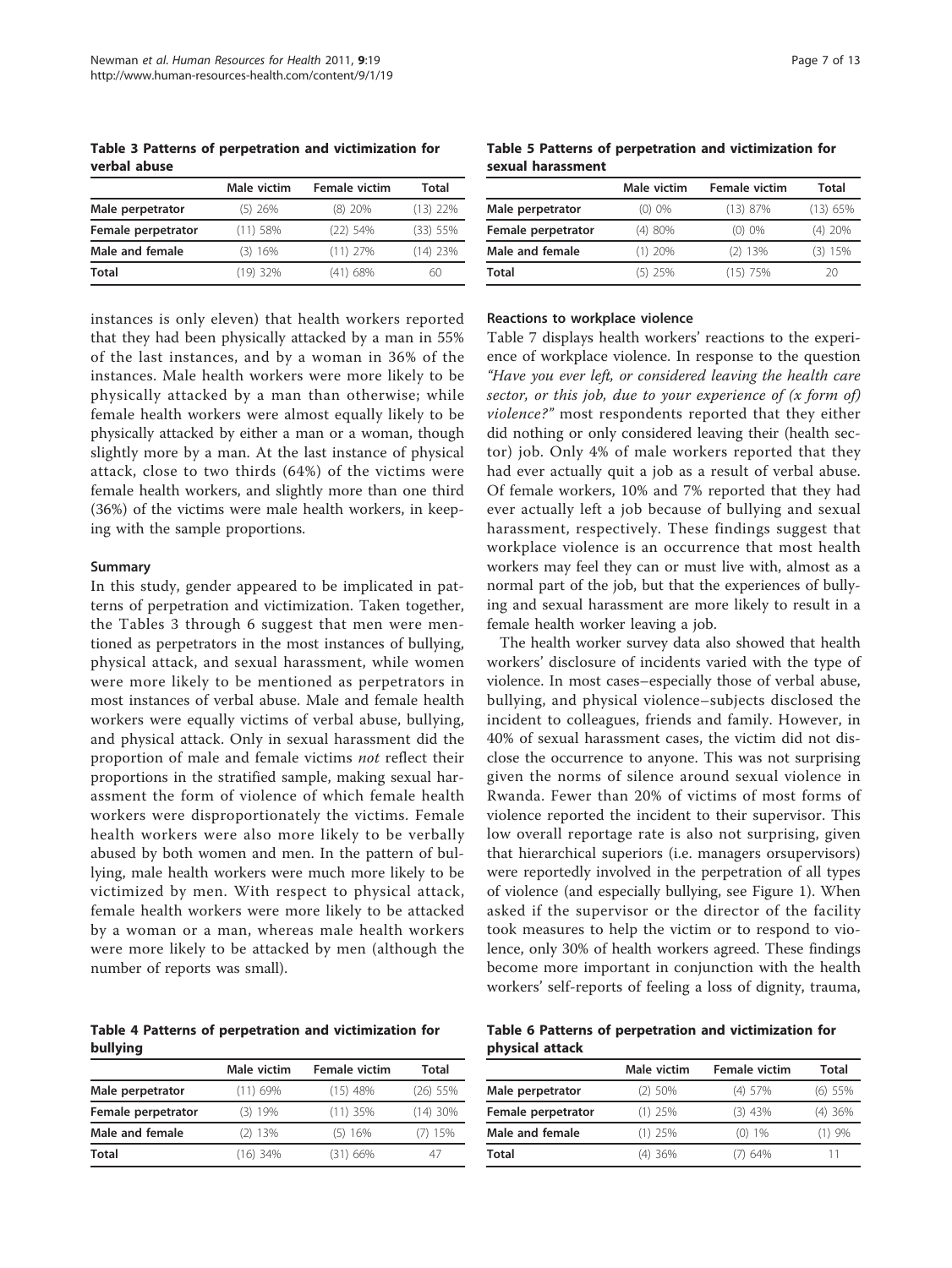| <b>Reaction</b><br>Male HCWs $(N = 48)$ |                            |                                   |                               |                                  |                            | Female HCWs $(N = 111)$           |                               |                                   |
|-----------------------------------------|----------------------------|-----------------------------------|-------------------------------|----------------------------------|----------------------------|-----------------------------------|-------------------------------|-----------------------------------|
|                                         | Verbal abuse<br>$(n = 24)$ | Physical<br>violence<br>$(m = 4)$ | <b>Bullying</b><br>$(n = 16)$ | Sexual harass-<br>ment $(n = 4)$ | Verbal abuse<br>$(n = 36)$ | Physical<br>violence<br>$(n = 7)$ | <b>Bullying</b><br>$(n = 31)$ | Sexual harass-<br>ment $(n = 17)$ |
| Did nothing                             | 61%                        | 40%                               | 50%                           | 80%                              | 50%                        | 83%                               | 39%                           | 47%                               |
| Considered<br>leaving                   | 35%                        | 60%                               | 50%                           | 20%                              | 46%                        | 17%                               | 52%                           | 47%                               |
| Left the job                            | 4%                         | 0%                                | 0%                            | 0%                               | 4%                         | 0%                                | 10%                           | 7%                                |

<span id="page-8-0"></span>Table 7 Reactions to workplace violence

lower productivity and actual absenteeism following the experience of violence.

#### Gender discrimination and workplace violence

In this section, we examine the influence of gender discrimination and violence. To what extent is gender discrimination a feature of, or a context in which, violence occurs? The qualitative and quantitative data from the health workers survey and key informant interviews suggested that female health workers experienced problems at work which are recognized forms of gender discrimination and that these problems co-occurred with violence.

#### Discrimination based on pregnancy and family responsibilities

The researchers asked health workers if they agreed or disagreed that various forms of discrimination occurred at work. Forty-nine per cent of (male and female) respondents agreed that women did not encounter the same problems as men at work, and 41% agreed that women were more exposed to violence. Sixty-eight per cent of respondents pointed to pregnancy, childbirth, and family and child care responsibilities as factors that prevented women from fully participating at work. Qualitative data from the health workers' survey also suggested that female workers perceived their career progress to have been adversely affected by the unique problems faced by women at work. Some female workers reported that performance evaluations or opportunities for promotion had been influenced by their maternity status; others reported that they had been demoted after pregnancy without cause, or were not hired for a position because of presumed future pregnancy. One respondent noted that "When I had not yet delivered, I was deputy director; after delivery, I was demoted for no reason but I think it was because of my pregnancy."

#### Occupational segregation

The study revealed vertical segregation of the facility director's job by sex (i.e. the 'glass ceiling'). Survey data were analyzed with attention to the number of men and women who occupied the top management (facility director) jobs. While only 16% of health workers in the survey sample believed that women did not have the same chance as men of being hired for jobs for which they are qualified, women actually *did not* appear in the top management jobs at the same rates as men. Even though men made up only about 31% of the sample, they constituted 60% of directors in the sample facilities. These findings suggested that vertical segregation (a form of discrimination) may exist but is not necessarily perceived. However, about one out of four service providers agreed that task assignments for male and female workers occupying the same job differed either in types or volume, suggesting some (horizontal) gender segregation of tasks that was observable to respondents. As a female study participant noted, "Some people seem to think that certain activities are reserved only for men."

#### Negative stereotypes of female workers

Sexual harassment, problems at work related to pregnancy and family responsibilities, and occupational segregation co-occurred with negative stereotypes about female health workers, such as an unwillingness to speak up, weakness, indecisiveness and incompetence. One survey respondent observed that women at work "just don't know how to make decisions in a sure and certain way." Another noted that women "are not even capable of pulling out a tooth." These negative stereotypes may be the foundation on which violence (as well as other forms of workplace discrimination) rest. Indeed, according to a key informant, beliefs about Rwandan women in the health workplace rationalize violence: "There is a tendency to say that women are weak in the broadest sense... and, in some cases, the violence that women are subjected to stems from this situation."

#### Gender equality and reduced odds of workplace violence

In this section, we consider the relationship between gender equality in the workplace as one of several variables influencing health workers' experience of violence. The study considered several types of factors as possible contributors to workplace violence: individual factors (e.g. sex, age, marital status, seniority, education); general factors (e.g. sector, facility location, staff workload); facility security; and behavioral factors (e.g. a culture of respect and gender equality).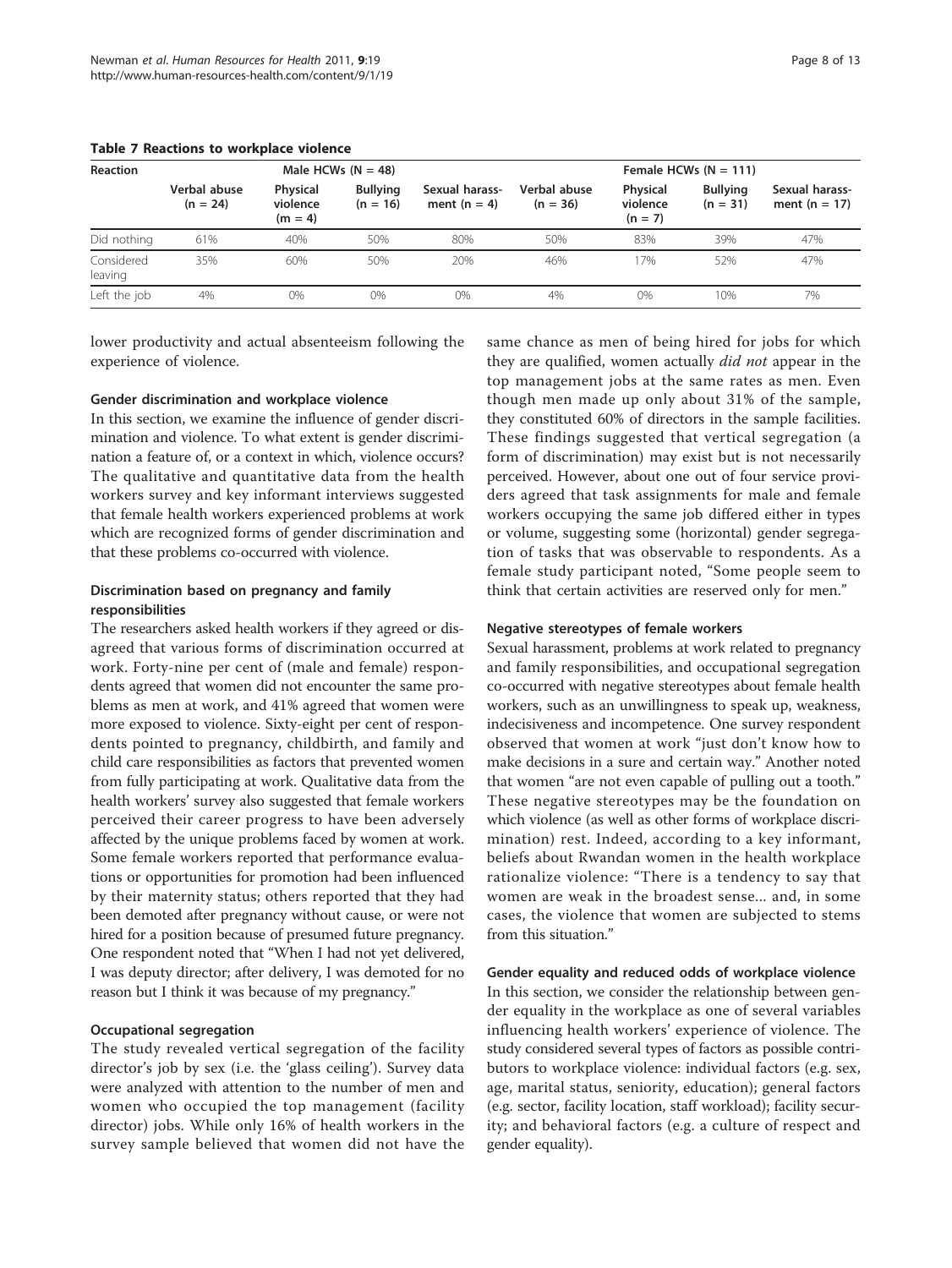Table 8 shows that, after the general factor of facility sector and location and the facility security factor of building entrance visibility, the most important contributing factors to the experience of violence in Rwandan health workplaces were gender inequality and the lack of a culture of mutual respect. Rather than the characteristics of individual workers (such as age or seniority), and after sector and geographical location and visibility of a facility entry, gender equality comes to the fore: when men and women have an equal chance to get hired for jobs for which they are qualified, the odds of violence were calculated to be about six times lower (at 0.2), compared to a setting where there is no equal chance. Further, when men and women receive equal treatment at work, the odds of workplace violence were about five times lower (at 0.2), compared to a setting in which there is no equal treatment. The culture of respect variables are of lesser importance compared to the gender equality variables, though respect between supervisors and staff also especially lowers workplace violence. The gender equality variables are thus considered as the more influential behavioral contributor to reduced workplace violence.

Figure [2](#page-10-0) graphically depicts that perceived equal treatment at work was associated with a reduced percentage of health workers experiencing workplace violence.

Sixty per cent of respondents who perceived unequal treatment also indicated that they had experienced some form of workplace violence, compared to 36% of those who perceived equal treatment (Pearson chi $2(1) = 9.388$ ,  $P = 0.002$ ).

Further, Figure [3](#page-10-0) shows that the perception of an equal chance to get hired for jobs for which the worker is qualified is associated with a reduction in the percentage of health workers experiencing workplace violence. Of respondents who perceived inequalities in the hiring process, 62% indicated that they had experienced some form of workplace violence, contrasted with 35% of respondents who had perceived equal chances for both men and women (Pearson chi2  $(1) = 11.639$ ,  $P = 0.001$ ).

#### Stakeholders' use of results and study impact

The participatory, capacity-building approach oriented to relevance of results for stakeholders appeared to increase use of the study results and the impact of the study. Table [9](#page-11-0) shows the actions recommended by focal points from the Rwandan stakeholder institutions, which demonstrated a desire for a multilevel, multisectoral response to violence in the health sector, as well as awareness of the need to address gender discrimination and violence together.

#### Impact

The study appears to have had impact on the national policy environment in particular, having contributed to the revision of the national Law Regulating Labour in Rwanda and to plans to revise the national GBV policy. First, analysis of Rwanda's three labor laws between 2001, 2007 and 2009 showed an evolution in language, wherein no mention is made of violence in 2001 and 2007, but in the 2009 version (one year after the study results were nationally

Table 8 Logistic regression result: odds of experiencing violence

| Variable                                | Variables of significance in the aggregated model of violence both at work<br>and during travel to and from work                                    | Sign.<br>(p) | <b>Odds Ratio</b><br>(Exp(B)) | <b>Inverse of Odds</b><br>Ratio (if decline) |
|-----------------------------------------|-----------------------------------------------------------------------------------------------------------------------------------------------------|--------------|-------------------------------|----------------------------------------------|
| <b>General</b> (Sector<br>and location) | Religious sector (compared to Government)                                                                                                           | .017         | 4.7                           |                                              |
|                                         | City (compared to Rural)                                                                                                                            | .012         | 11.8                          |                                              |
|                                         | Southern Province (compared to the North)                                                                                                           | .002         | 0.1                           | (11)                                         |
|                                         | Kigali City (compared to North)                                                                                                                     | .009         | 0.1                           | (14)                                         |
| <b>Facility security</b>                | People loitering in neighborhood adjacent to or surrounding facility                                                                                | .099*        | 2.7                           |                                              |
|                                         | Signs posted to indicate staff-only break areas (as compared to no signs)                                                                           | .043         | 2.7                           |                                              |
|                                         | Building entrance is visible from the street and free of heavy shrub growth (as<br>compared to entrance not being visible)                          | .002         | 0.1                           | (12)                                         |
| Culture of<br>respect                   | High level of perceived respect which patients show to staff at workplace<br>(compared to low level of respect)                                     | $.066*$      | 0.7                           | (1.4)                                        |
|                                         | High level of perceived respect that supervisors and staff show to each other at the<br>workplace (compared to low level of respect)                | .028         | 0.6                           | (2)                                          |
| Gender equality                         | Perceived equal chance for men and women to get hired for jobs for which they<br>are qualified in the health sector (as compared to unequal chance) | .009         | 0.2                           | (6)                                          |
|                                         | Perception of equal treatment at work received by men and women (as compared<br>to unequal treatment)                                               | .017         | 0.2                           | (5)                                          |

\*Not highly significant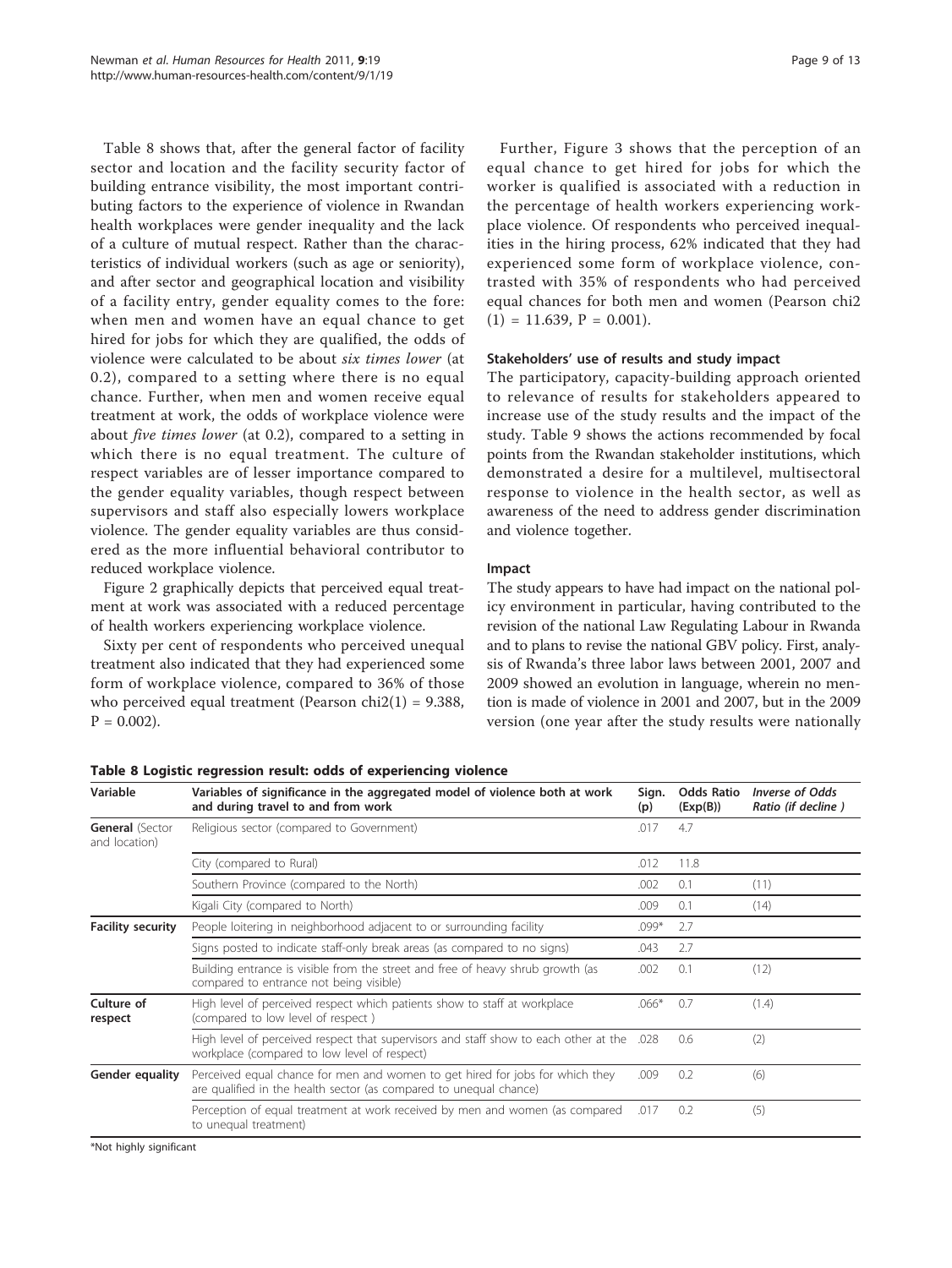<span id="page-10-0"></span>

disseminated), there appears in the national labor law a definition of GBV, and the following Articles [[26](#page-12-0)]:

"Section 3: Protection of workers against violence or harassment

Article 9: Prohibition of gender-based violence Article 10: Resignation in case of violence Article 11: Prohibition of punishment [for reporting violence]

Section 4: Prohibition of discrimination in work matters."

The study report, which was subsequently disseminated in other stakeholder meeting venues (e.g. to the Rwanda Medical Association and Nursing Council) was also one of three to be included as a resource for the Ministry of Gender and Family Promotion's revision of the 2010 GBV policy [\[27\]](#page-12-0).



#### **Discussion**

The study shed light on the types, reactions and contributing factors to, and consequences of, workplace violence. Workplace violence is a real phenomenon within the health sector in Rwanda with individual, organizational, and societal impacts experienced by 39% of the health workers sampled. Male and female staff experienced violence, and mostly did nothing or only thought of leaving the job after the experience, even though the experience of violence was personally traumatic, interpersonally disruptive and organizationally depleting in terms of self-reports of absenteeism and lower productivity.

The study identified ways gender appears to influence workplace violence. The first was in patterns of violence perpetration and victimization. Sexual harassment was a particular problem for female health workers. In light of results from studies on violence against women in Rwanda described earlier, a culture of silence and resignation vis a vis violence against women, and the finding about nondisclosure of sexual harassment, it is probable that the prevalence of sexual harassment in Rwandan workplaces is a low estimate. It should be noted, nevertheless, that female workers appeared more likely to leave a job because of bullying and sexual harassment experienced at work, a finding that should be of interest to human resource managers who want to retain female health workers.

The second way gender appears to influence violence in health workplaces is in the forms of discrimination faced by female health workers. Sexual harassment cooccurred with problems related to managing pregnancy, motherhood and work, and negative stereotyping of women at work, the latter perhaps rationalizing violence against women in Rwanda's health workplaces. The findings on the over-representation of men in top management jobs and gender-based task assignment point to occupational segregation, a ubiquitous form of gender discrimination that typically results from multiple and accumulating discriminations during childhood, schooling, and entry into a career. The fact that female health workers appear to have experienced more than one type of discrimination and bias suggests a systemic substratum of gender discrimination in the health workplace that also deserves serious attention from HR policy makers and managers, because discriminatory working conditions, along with the experience of violence, can weaken female health workers' ties to the workforce. The finding that male perpetrators are overwhelmingly implicated in bullying male health workers may qualify as a form of gender-based violence worthy of further study. The role of the manager/supervisor in bullying also suggests a need to address the use and abuse of power in HR manager training.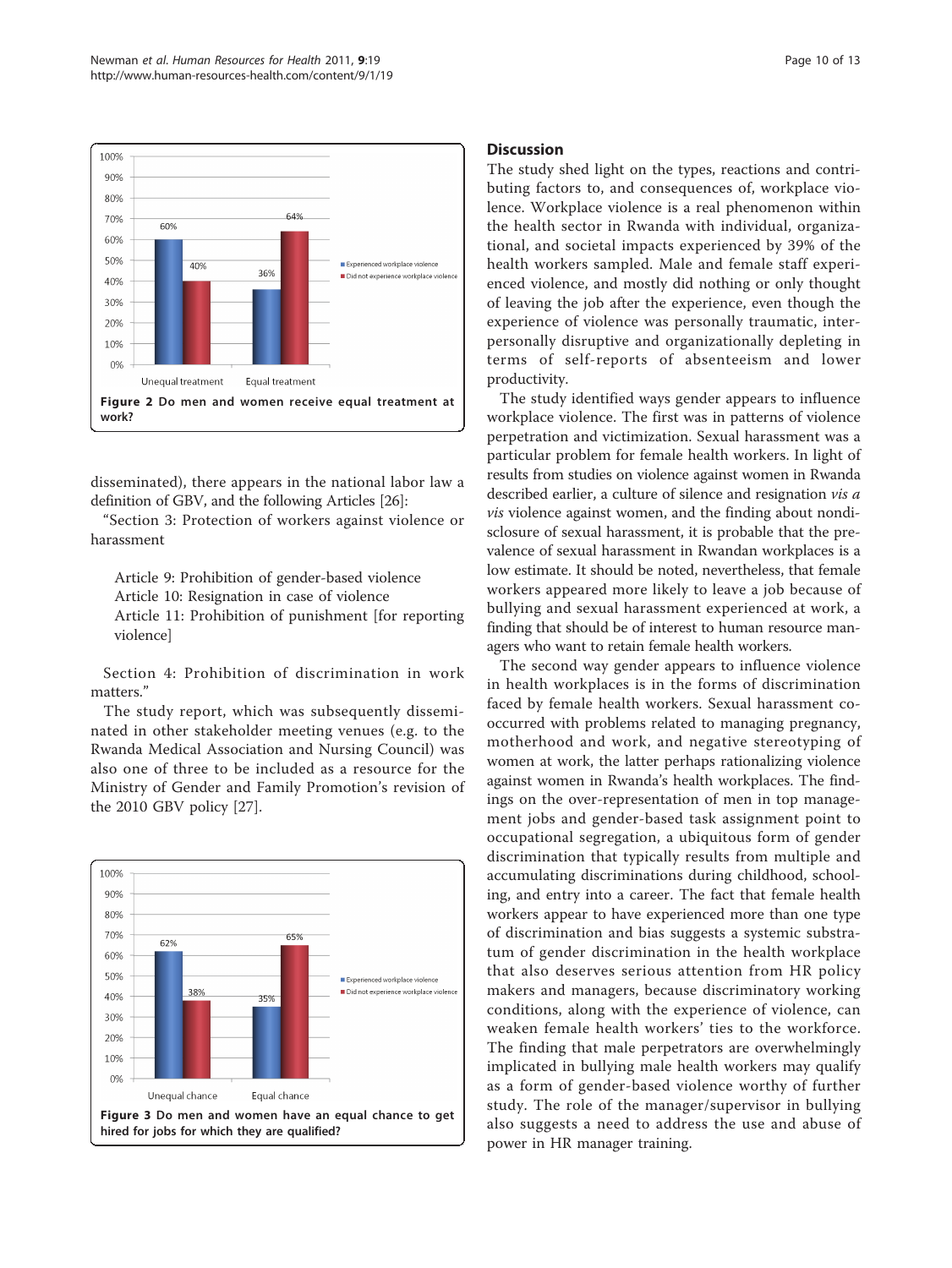| By the Ministry of Health                                                  | By the Ministry of Labor                                                                 | By the Ministry of Gender                                                 | By the Rwanda Health Workers Union                                                                                    |
|----------------------------------------------------------------------------|------------------------------------------------------------------------------------------|---------------------------------------------------------------------------|-----------------------------------------------------------------------------------------------------------------------|
| • Conduct a study on<br>pregnancy discrimination                           | • Disseminate the Labor Law                                                              | • Train men and women to<br>disclose violence                             | • Document and translate relevant texts into<br>Kinyarwanda                                                           |
| • Develop and enact a health<br>sector policy on workplace<br>violence     | • Develop a labor sector policy on<br>worker safety and security                         | • Share information about.<br>monitor and evaluate<br>workplace violence  | • Conduct information, sensitization and<br>training campaign on legal texts                                          |
| • Develop and enact a<br>program to fight violence in<br>health workplaces | • Build the capacity of labor<br>inspectors                                              | Recommendations to the<br>Ministry of Health:                             | $\cdot$ Disseminate and enforce II O standards on<br>maternity protection and workers with family<br>responsibilities |
| • Develop partnerships with<br>MOH, MOL, MOG, Police,<br>donors.           | • Diffuse information on labor<br>standards                                              | • Train health workers on<br>ethical behavior                             | • Develop a system to manage cases                                                                                    |
|                                                                            | • Put in place workplace safety and<br>security policies that address<br>discrimination. | • Establish Ethics Committee<br>at health centers                         | • Develop networks with other unions and<br>human rights groups                                                       |
|                                                                            |                                                                                          | • Sensitize and train all health<br>workers on violence and<br>sanctions. | • Conduct a study on human rights at health<br>workplaces.                                                            |

<span id="page-11-0"></span>Table 9 Multilevel, multisectoral actions recommended to eliminate workplace violence and discrimination in Rwanda's health sector

Most striking was the finding that gender equality lowers the odds of experiencing violence at work. Put another way, this means that gender inequality at work (as illustrated by unequal treatment and unequal access to jobs) increases the odds of violence.

The study results suggest that violence against female health workers in Rwandan health workplaces may come about from a "category bias" [\[28](#page-13-0)] in which violence against female health workers is but one component of the wider problem of gender discrimination that denies women the opportunity to exercise employment rights and economic freedoms based on their biological and social roles. The link between gender inequality and workplace violence bore out the contentions that discrimination contributes to violence and that both should be dealt with simultaneously when planning and supporting a largely female workforce. Even in cases where male and female workers both experience workplace violence, it might have a greater or different impact on female workers if gender bias or discrimination limits their options, including the freedom to disclose and seek redress [\[29\]](#page-13-0).

Finally, the gender-sensitive, multisectoral recommendations made by the stakeholder institutions and recent changes in Rwanda's labor law to address workplace violence are promising steps towards a goal of making the health sector safer and more gender-equitable for its workforce. It is hoped that the elimination of sexual harassment and other forms of gender discrimination will figure in Rwanda's new (2010) draft of the national GBV policy.

#### Conclusions

Gender discrimination and inequality contribute to violence against women in the health sector. Because the key factors contributing to the emergence of violence in Rwandan health workplaces were institutional and behavioral rather than individual, it is likely that improved HR policy–and management practices that enact and enforce improved policy–could decrease some of the risks for violence. First, workplace violence research and workforce assessments should routinely measure the extent of systemic gender discrimination at work. Second, eliminating gender inequality, bias, and specific forms of discrimination should be a special concern in the development of both HR and workplace violence policies and programs, including reporting systems. HR policies should protect women against violence as well as against losing seniority, promotion prospects, or a job as a result of pregnancy or caring for children and family members. Countries that are signatories to international consensus documents on gender equality, such as the International Labour Organization's (ILO's) four gender equality labor standards, already have a policy context for policy and legal reform (i.e. See Conventions 111, 100, 156 and 183) [[30](#page-13-0)]. Sectoral strategies should challenge gender stereotypes, discriminatory behavior, and all forms of violence against women. Finally, HR managers should institute nondiscrimination and antiviolence policies in workplace guidelines and codes of conduct and should vigorously enforce them. Training HR managers to be good stewards of the power vested in them, to identify gender discrimination when it is occurring and to manage the risks of violence in the workplace all should be high on the list of HR management priority actions. Taking action on the foregoing will go a long way in making health systems safer and more gender-equitable for its workforce, especially in increasing the enjoyment of human rights at work. This is in turn may increase the productivity and retention of the health workforce. Finally, studies that involve stakeholders through the research process are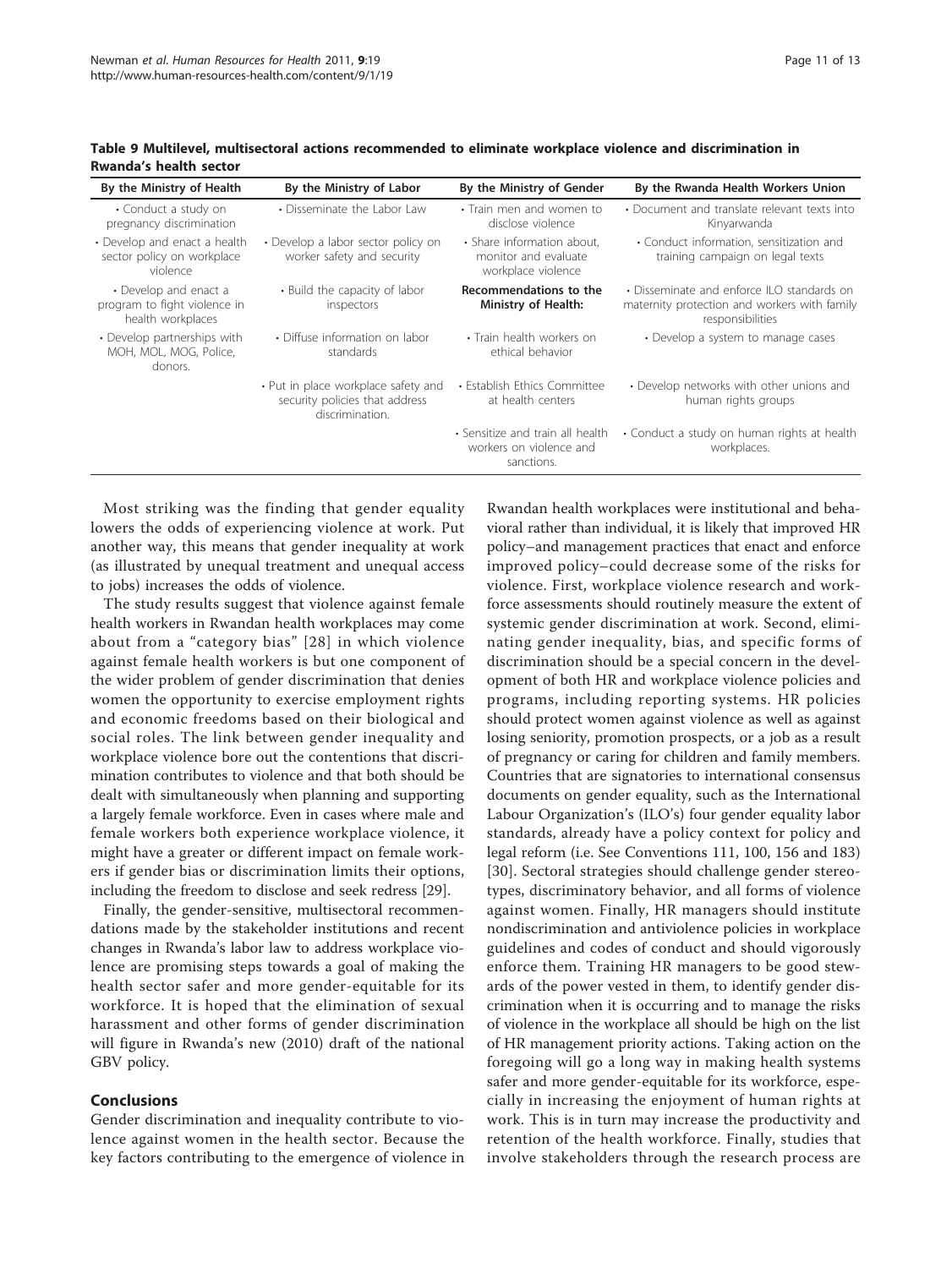#### <span id="page-12-0"></span>likely to improve the utilization of results and policy impact.

#### Abbreviations

GBV: Gender-Based Violence; HR: Human Resources; ILO: International Labour Organization; ICN: International Council for Nurses; MOH: Ministry of Health; PSI: Public Services International; PMTCT: Prevention of Mother to Child Transmission; WHO: World Health Organization.

#### Acknowledgements

The study was funded by the United States Agency for International Development under the 2004-2009 Capacity Project. Alyssa Fine assisted in review of the literature, which took as its starting point the pioneering ILO/ ICN/WHO/PST Joint Programme on Violence in the Health Sector, and contributed to the initial study design and instrument draft. Karen Blyth, then director of the Capacity Project in Rwanda, provided instrumental and moral support. Maloke Efimba, now deceased, analyzed data, revised the French study report and contributed insights about gender discrimination. The study's steering committee, comprised of focal points from key stakeholder institutions, provided guidance on all aspects of the study, from design to dissemination of results and championing the study.

#### Author details

<sup>1</sup>IntraHealth International, 6340 Quadrangle Dr. Suite 200, Chapel Hill, North Carolina, 27517, USA. <sup>2</sup>University of Amsterdam, Amsterdam Institute for Social Science Research, Amsterdam, the Netherlands. <sup>3</sup>Public Service Commission, P.O. Box 6913, Kigali, Rwanda. <sup>4</sup>USAID HIV/AIDS Clinical Services Program–Northern Zone, BP 6199 Centenary House, Parcel #16 4th floor, Kigali, Rwanda.

#### Authors' contributions

CN conducted the formative research, conceptualized the study and designed, oversaw or gave input to all aspects of methodology, data analysis, interpretation, dissemination, report writing and French to English translation. JK reviewed instruments, results and reports, oversaw data collection and coordinated dissemination. GN gave input into formative research, study design, gave policy guidance, and reviewed results and the report. DdV reviewed the tools, developed the data analysis and sampling plans, analyzed data, and reviewed drafts of the study report. All authors reviewed and approved the final manuscript.

#### Competing interests

The authors declare that they have no competing interests.

Received: 25 March 2010 Accepted: 19 July 2011 Published: 19 July 2011

#### References

- 1. International Labour Office, International Council of Nurses, World Health Organization, Public Services International: Framework Guidelines for Addressing Workplace Violence in the Health Sector. Geneva, International Labour Office; 2002.
- di Martino V: Workplace violence in the health sector: country case studies Brazil, Bulgaria, Lebanon, Portugal, South Africa, Thailand and an additional Australian study: synthesis report. Working paper Geneva, Switzerland: ILO/ ICN/WHO/PSI Joint Programme on Workplace Violence in the Health Sector; 2002 [[http://www.who.int/violence\\_injury\\_prevention/violence/activities/](http://www.who.int/violence_injury_prevention/violence/activities/workplace/WVsynthesisreport.pdf) [workplace/WVsynthesisreport.pdf\]](http://www.who.int/violence_injury_prevention/violence/activities/workplace/WVsynthesisreport.pdf), First accessed 29 Dec 2005.
- Stanko EA: Knowledge about the impact of violence at work in the health sector. Royal Holloway and Bedford College, University of London, United Kingdom. In Workplace Violence in the Health Sector: State of the Art. Working paper. Edited by: Cooper, CL, and Swanson, A. Geneva, Switzerland: 2002:
- Newman C, Kanakuze J, de Vries DH, Ngendahimana G: Study on Workplace Violence within the Health Sector in Rwanda. Capacity Project Chapel Hill, NC: IntraHealth International; 2008 [[http://www.capacityproject.](http://www.capacityproject.org/images/stories/files/workplace_violence_health_sector_rwanda.pdf) [org/images/stories/files/workplace\\_violence\\_health\\_sector\\_rwanda.pdf](http://www.capacityproject.org/images/stories/files/workplace_violence_health_sector_rwanda.pdf)].
- Cooper C, Swanson N: Workplace violence in the health sector: State of the art. Working paper Geneva, Switzerland: ILO/ICN/WHO/PSI Joint

Programme on Workplace Violence in the Health Sector; 2002 [[http://www.](http://www.who.int/violence_injury_prevention/violence/activities/workplace/WVstateart.pdf) [who.int/violence\\_injury\\_prevention/violence/activities/workplace/WVstateart.](http://www.who.int/violence_injury_prevention/violence/activities/workplace/WVstateart.pdf) [pdf](http://www.who.int/violence_injury_prevention/violence/activities/workplace/WVstateart.pdf)].

- 6. International Council of Nurses: ICN Nursing Matters Fact Sheet. Violence: a world-wide epidemic [website]. ICN; n.d [\[http://www.icn.ch/images/stories/](http://www.icn.ch/images/stories/documents/publications/fact_sheets/19k_FS-Violence.pdf) [documents/publications/fact\\_sheets/19k\\_FS-Violence.pdf\]](http://www.icn.ch/images/stories/documents/publications/fact_sheets/19k_FS-Violence.pdf), First accessed 5 October 2005.
- 7. Population Reference Bureau: Gender Based Violence–An Impediment to Reproductive Health. 2010 [[http://www.prb.org/Articles/2010/](http://www.prb.org/Articles/2010/genderbasedviolencerh.aspx) [genderbasedviolencerh.aspx](http://www.prb.org/Articles/2010/genderbasedviolencerh.aspx)].
- 8. International Council of Nurses: ICN Nursing Matters Fact Sheet. Violence: a world-wide epidemic [website]. ICN; n.d [\[http://www.icn.ch/images/stories/](http://www.icn.ch/images/stories/documents/publications/fact_sheets/19k_FS-Violence.pdf) [documents/publications/fact\\_sheets/19k\\_FS-Violence.pdf\]](http://www.icn.ch/images/stories/documents/publications/fact_sheets/19k_FS-Violence.pdf), First accessed 5 October 2005.
- 9. di Martino V: Workplace violence in the health sector: country case studies Brazil, Bulgaria, Lebanon, Portugal, South Africa, Thailand and an additional Australian study: synthesis report. Working paper Geneva, Switzerland: ILO/ICN/WHO/PSI Joint Programme on Workplace Violence in the Health Sector; 2000 [\[http://www.who.int/violence\\_injury\\_prevention/](http://www.who.int/violence_injury_prevention/violence/activities/workplace/WVsynthesisreport.pdf) [violence/activities/workplace/WVsynthesisreport.pdf](http://www.who.int/violence_injury_prevention/violence/activities/workplace/WVsynthesisreport.pdf)], First accessed 29 Dec 2005.
- 10. Mayhew C, Chappell D: [Prevention of occupational violence in the health](http://www.ncbi.nlm.nih.gov/pubmed/NaN?dopt=Abstract) [workplace.](http://www.ncbi.nlm.nih.gov/pubmed/NaN?dopt=Abstract) Discussion paper no. 2; Working paper series no. 140 Sydney, Australia: New South Wales Department of Health; 2001, First accessed 29 Dec 2005.
- 11. Baines D: Staying with people who slap us around: gender, juggling responsibilities and violence in paid (and unpaid) care work. Gender, Workand Organization 2006, 13(2):129-51.
- 12. World Health Organization: Transforming health systems: gender and rights in reproductive health. Geneva, Switzerland: WHO; 2001.
- 13. Rwanda Ministry of Gender and Family Promotion: National Gender Policy. 2004.
- 14. Rwanda DHS, 2005-Final Report. Institut National de la Statistique; Ministère des Finances et de la Planification Economique, Kigali, Rwanda and ORC Marcro, Calverton, Maryland, USA; 2006.
- 15. Muramutsa F: Gender-based violence on housegirls in Rwanda. ActionAid International Kigali, Rwanda; 2007.
- 16. Newman C, Kabagwira A, Scislowicz J, Salentine S, Muramutsa F: Study on the readiness of the political, legal, health and community systems to respond to gender-based violence in three districts of the city of Kigali. Chapel Hill, NC: IntraHealth International; 2008.
- 17. Ministry of Gender and Family Promotion, International Rescue Committee: A Determination of Sexual and Gender Based Violence in Rwanda. 2004.
- 18. Crepeau P, Bizimana S: Proverbes du Rwanda Tervuren; 1979 [[http://](http://womeninproverbsworldwide.com) [womeninproverbsworldwide.com](http://womeninproverbsworldwide.com)].
- 19. Government of Rwanda: Ministère de la Sante: Politique National de Sante de la Reproduction, Kigali; 2003.
- 20. Ministère du Genre et de Promotion de la Femme: Politique Nationale sur la violence à l' égard des femmes et des enfants. Mai; 2007.
- 21. Government of Rwanda: Law on the Prevention and Punishment of Gender-Based Violence. 2009.
- 22. Adler NJ: [24] International dimensions of organizational behavior. Boston, MA: Kent Publishing Company; 1986.
- 23. United Nations Human Rights Council: Resolution 7/24. Elimination of violence against women. N.d.
- 24. di Martino V: Workplace violence in the health sector: country case studies Brazil, Bulgaria, Lebanon, Portugal, South Africa, Thailand and an additional Australian study: synthesis report. Working paper Geneva, Switzerland: ILO/ICN/WHO/PSI Joint Programme on Workplace Violence in the Health Sector; 2002 [\[http://www.who.int/violence\\_injury\\_prevention/](http://www.who.int/violence_injury_prevention/violence/activities/workplace/WVsynthesisreport.pdf) [violence/activities/workplace/WVsynthesisreport.pdf](http://www.who.int/violence_injury_prevention/violence/activities/workplace/WVsynthesisreport.pdf)], First accessed 29 Dec 2005.
- 25. Patton MQ: Utilization Focused Evaluation: The New Century Edition. Thousand Oaks, CA: Sage Publications:, 3 1997.
- 26. Law Regulating Labour in Rwanda. [\[http://www.mifotra.gov.rw/](http://www.mifotra.gov.rw/documents/Laws/NEW%20LABOUR%20LAW%20N13.2009%20OF%2027.5.2009.pdf) [documents/Laws/NEW%20LABOUR%20LAW%20N13.2009%20OF%](http://www.mifotra.gov.rw/documents/Laws/NEW%20LABOUR%20LAW%20N13.2009%20OF%2027.5.2009.pdf) [2027.5.2009.pdf](http://www.mifotra.gov.rw/documents/Laws/NEW%20LABOUR%20LAW%20N13.2009%20OF%2027.5.2009.pdf)], No. 13/2009 of 27/5/2009.
- Rwanda Ministry of Gender and Family Promotion: Gender Promotion Reports. ToR on GBV policy and its strategic plan [\[http://www.migeprof.gov.](http://www.migeprof.gov.rw/index.php?option=com_docman&task=cat_view&gid=60&Itemid=9999999) [rw/index.php?](http://www.migeprof.gov.rw/index.php?option=com_docman&task=cat_view&gid=60&Itemid=9999999)

[option=com\\_docman&task=cat\\_view&gid=60&Itemid=9999999](http://www.migeprof.gov.rw/index.php?option=com_docman&task=cat_view&gid=60&Itemid=9999999)].